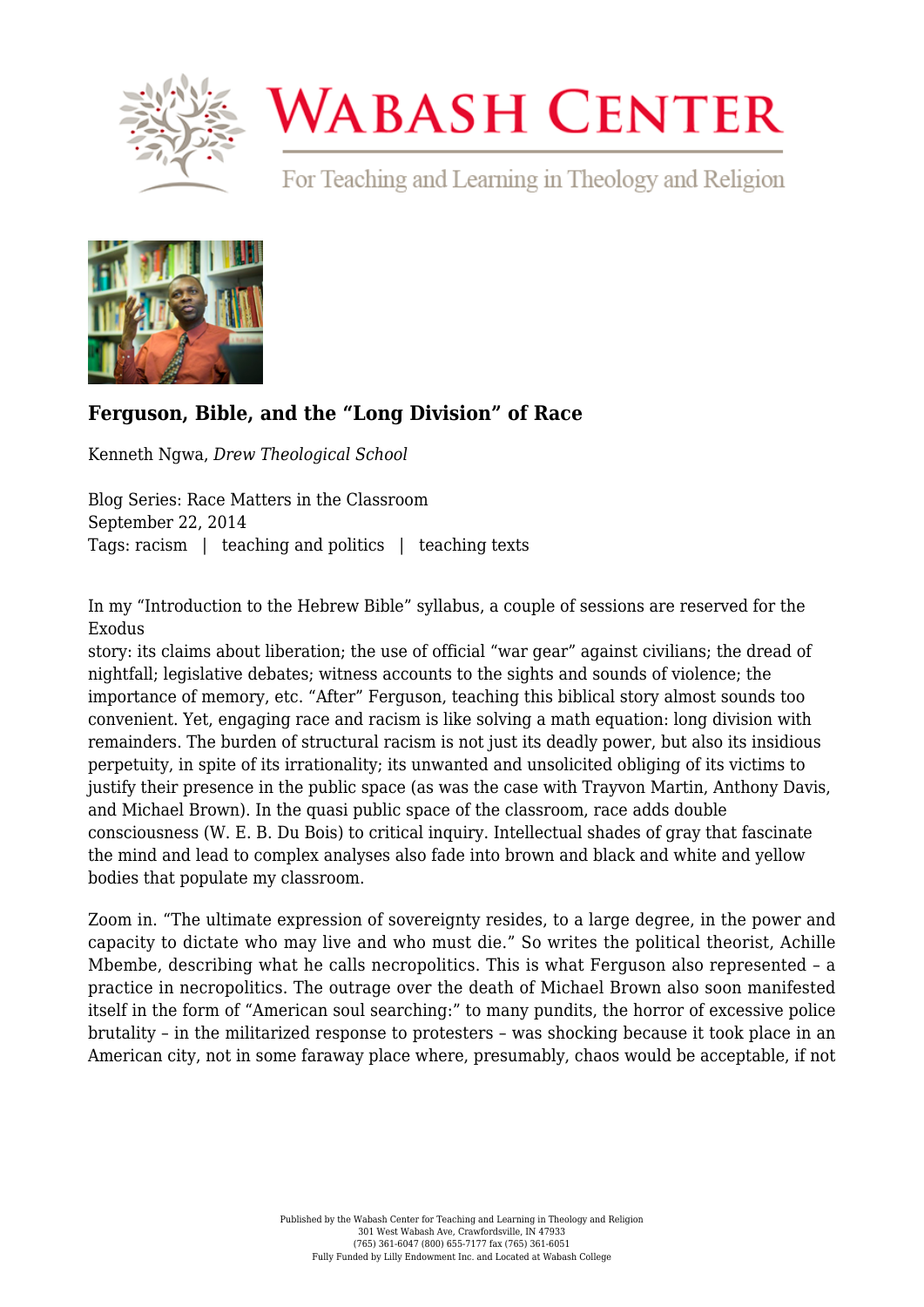understandable. The problem with institutional racism is that it cannot be mentally exorcised to some faraway place.

Zoom out. Sample macro picture: on December 19, 2007, the finance and business journal, *The Economist*, published an essay titled, "The Bible v. the Koran: The battle of the books." It was a market-based analysis premised on the idea that "the business of marketing the Bible and the Koran says a lot about the state of modern Christianity and Islam." It explored how Christians and Muslims ("people of the book") use the tools of modernity such as technology, globalization, and growing wealth to aid their goals of "spreading the word." As I have reread the article (which I also assigned to my students), I have wondered, even shuddered at its "health report" which predicted an increase in violence at the intersections of Bible, politics, religion, ethnicity, and culture. The article ends with words that echo a biblical story: "The twigs of the burning bush are still aflame with the fire of God."[\[1\]](#page-2-0)

<span id="page-1-0"></span>Traditional historical-critical analyses meet postcolonial analyses: When young black and brown bodies face deadly fires from the barrel of a gun – colonial or not –, then how one teaches about divine flames and burning cities and ethnic/racial identity changes. I am drawn to Du Bois's short essays, "Of the Culture of White Folk" (1917) and "The Souls of White Folk" (1920) as I reexamine the intersections of racism and the self-legitimating claims of (colonial) violence.

Some practiced routines of communal responses to the trauma of deadly, racial animus are becoming predictable: a funeral service where the Bible is repeatedly read and referenced in search for hope and justice; a legal process that rehashes the old, old question of equality before the law and the experience of that equality – if and when it comes – as a posthumous credo to console the weary hearts of victims. How that debate is formulated locally and globally is particularly poignant when specific bodies are always seeking and asking for justice, oftentimes feeling hollow from having witnessed how justice itself is *executed* in dead bodies lying motionless on the streets or in coffins.

How might one teach the Bible AFTER Ferguson? Claire McGinnis has explored teaching Exodus as a "Problem Text" (2002), with emphasis on the complexity of the biblical story and on communal interpretation. Students recognize the complexity of the text and its multiple layers of ethnic discrimination, but for a number of my students, the necropolitics of Ferguson requires something more: clarity and praxis – rigorous text-critical reflection that honors embodied existence. It is almost "activist learning," so I end up teaching around three themes: ideological construction (how the story constructs privileged and unprivileged identity in the public space); deconstruction (how the story disentangles and sometimes undermines those same identities); and reconstruction (how the story imagines alternative identities and their institutional character). It is indeed long division with remainders.

References